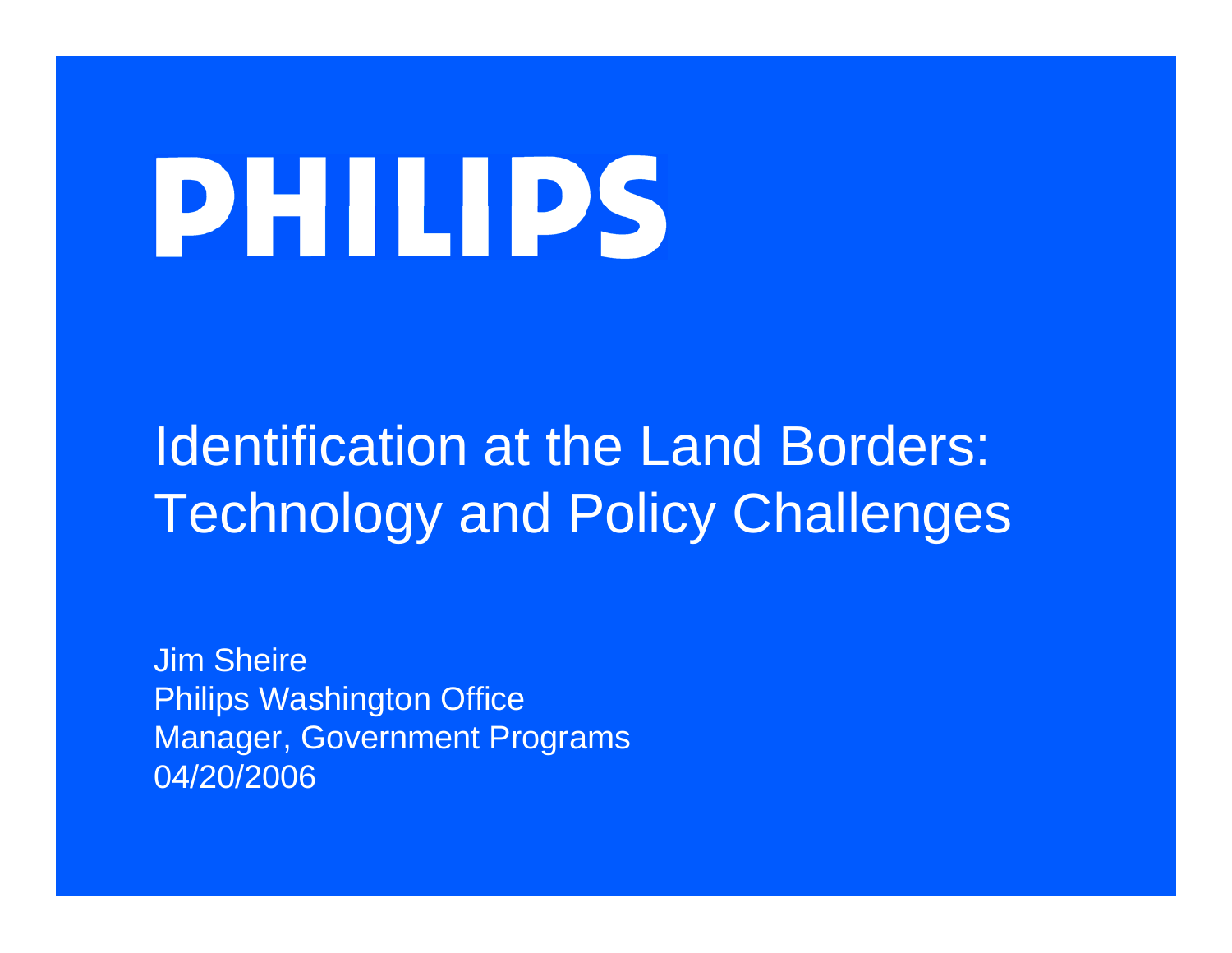## Current and Future Programs

#### **Current**

- •FAST Lane
- Nexus
- INS/ Green Cards

#### **Future**

- I-94 Visa Pilot (EPCGlobal item ID standard)
- ePassport (ISO 14443 personal ID standard)
- WHTI/ PASS Card (Currently under review)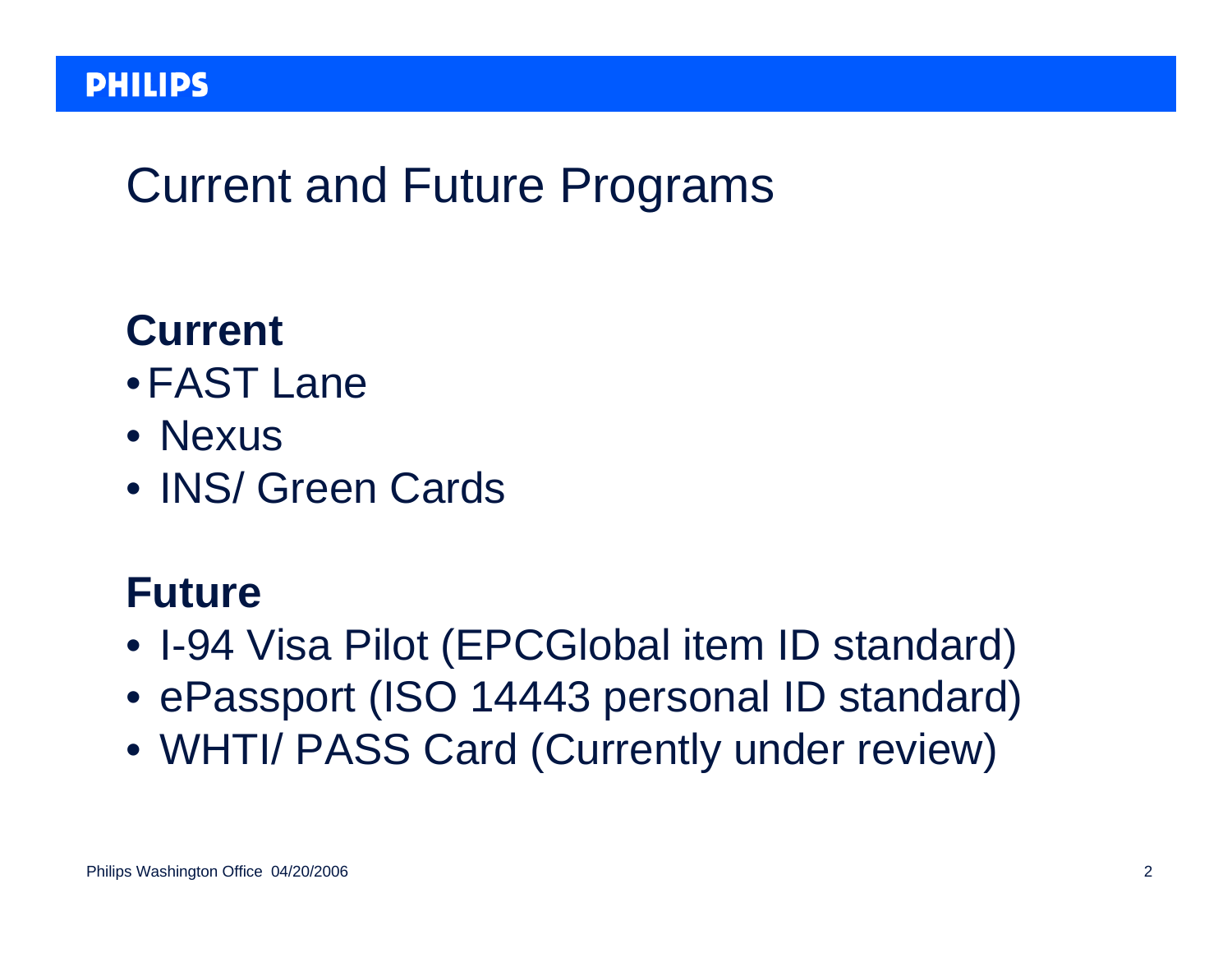## Operational Challenge

- Primary challenge facing DHS (US-VISIT, CBP) is improving border security yet not slowing down crossing speeds
- ePassport initially designated the ID credential for land borders, but this was withdrawn after loud protests from industry, tourism and travel, and other groups that would be negatively impacted by the time it takes to thoroughly verify identity
- Often, when presenting US-VISIT with technology solutions, they have a code phrase: "Does not meet operational requirements;"
- **Philips Washington Office 04/20/2006 | facilities, etc."** • Translation: "DHS does not want to deal with the political firestorm of increased wait times that result from improved ID verification comparable to that at air and sea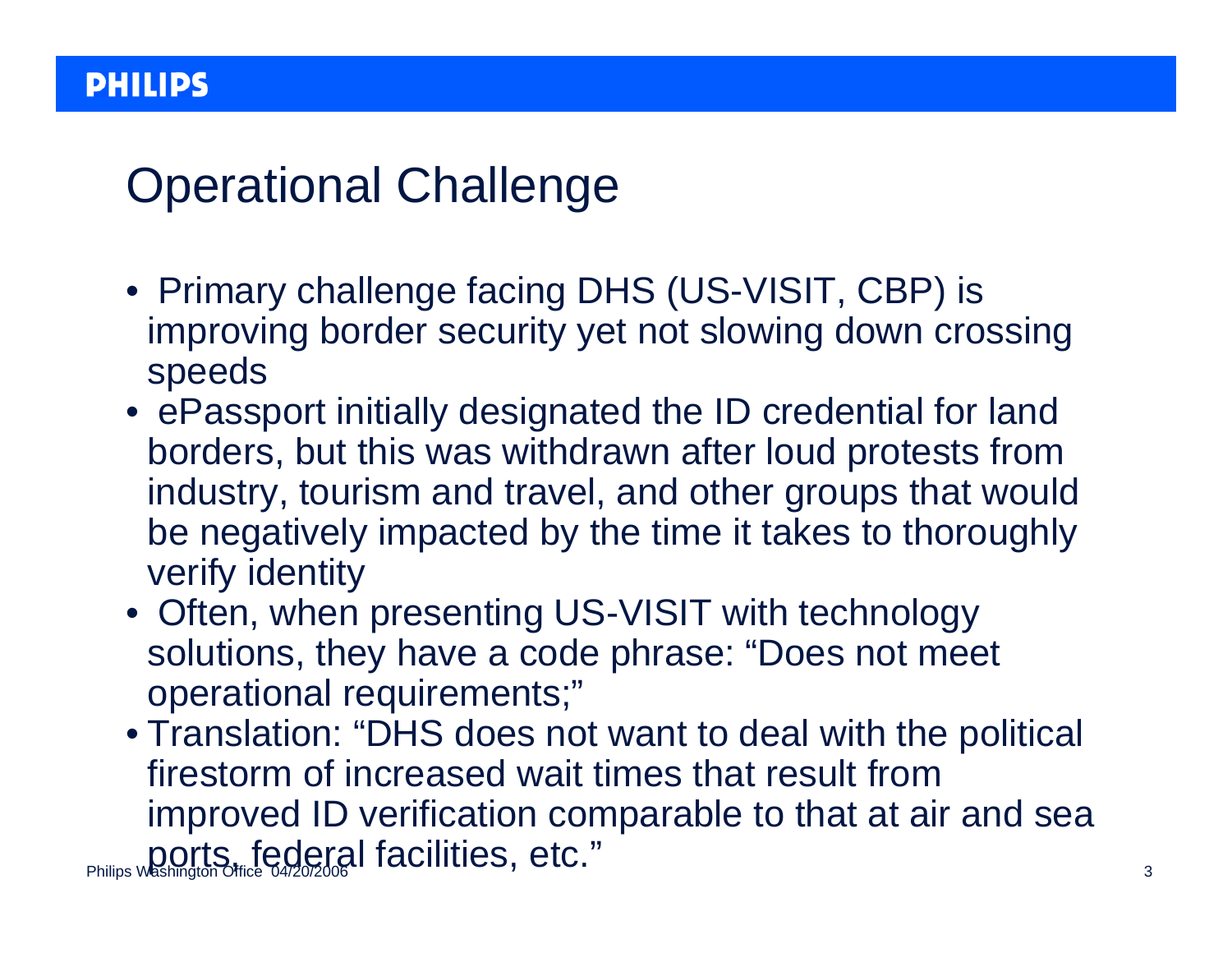## DHS/ CBP Consider Alternatives to ISO Personal ID Standards

- The "operational requirements" thus led DHS to look at other RF-based solutions
- US-VISIT program utilizes large-scale databases on foreign visitors, where sensitive data resides, including biometric scans; databases are connected via networks to ports of entry, as well as to law enforcement databases
- US-VISIT launched an I-94 visa pilot project employing long-range UHF RFID technology (EPCglobal supply chain standards) to record when foreign visa holders exited the country
- Nexus program at Canadian border also employs UHFbased personal ID credentials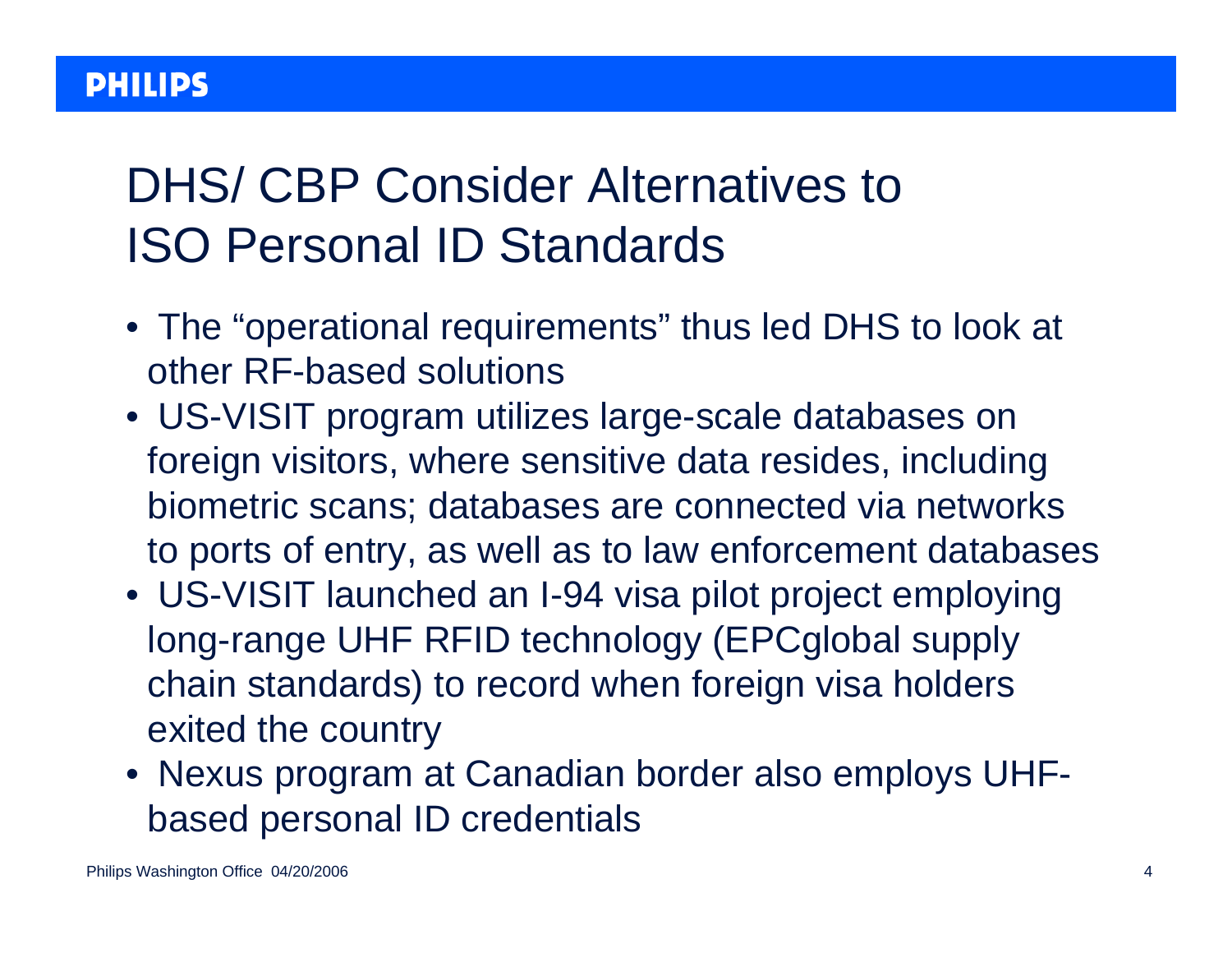## Western Hemispheric Travel Initiative and the PASS Card

• When tasked to develop a non-ePassport solution to the land borders, US-VISIT and CBP thus developed a new approach that combined the perceived long-range read and speed capabilities of UHF-based credentials with large scale centralized databases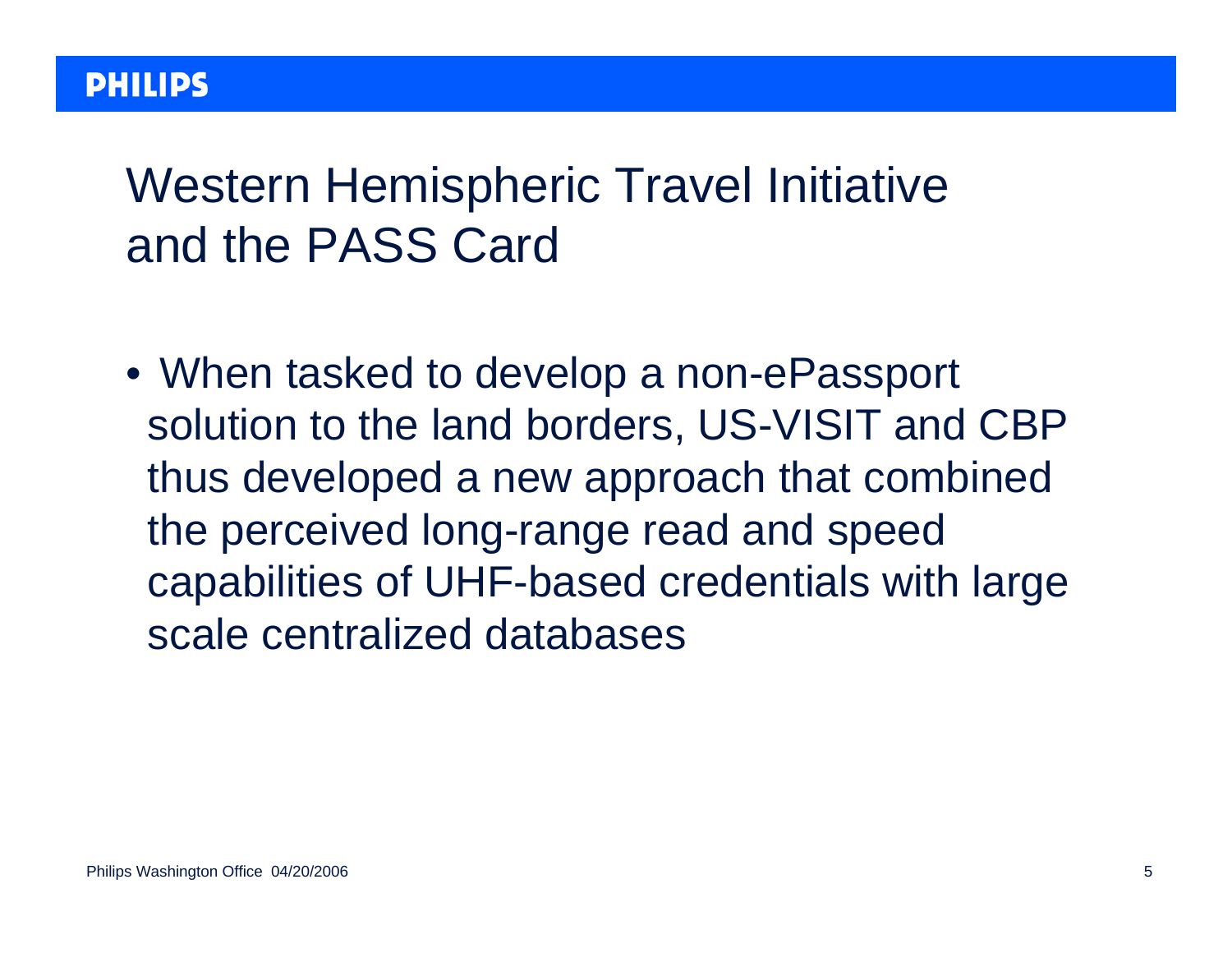#### UHF PASS Card Operation

- •As Mr. Williams described on day one of this conference, a car at the land border pulls up to a "yellow line" under a UHF antenna portal thirty feet out from a Customs kiosk
- Card holders will be required to remove their UHF credentials from planned "protective sleeves" and place them on the dashboard or held against their windows (as in Nexus)
- Data on the pre-screened card holder(s) is then downloaded via always-on broadband computer network connection and loaded on the computer screen of the Customs officer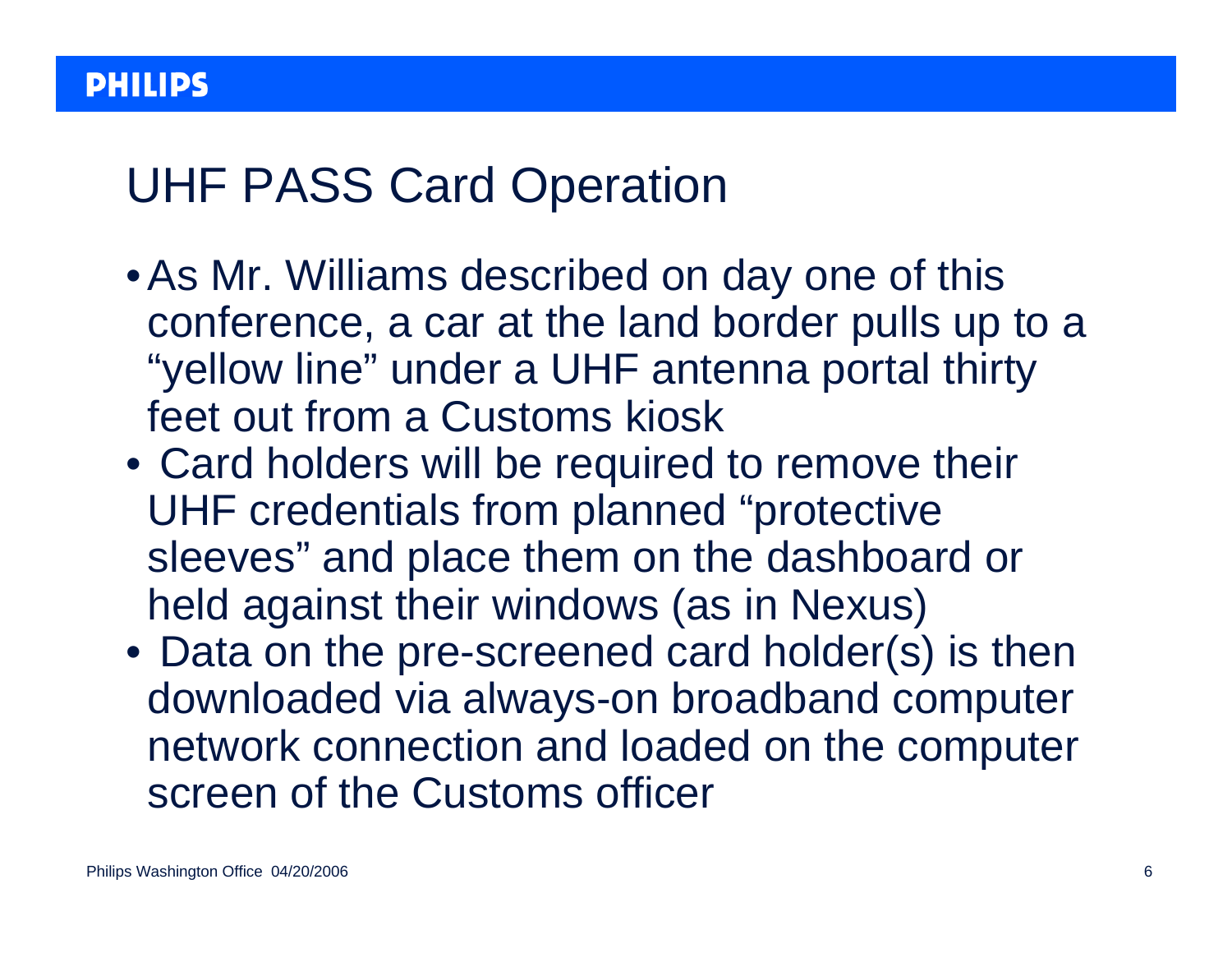#### UHF PASS Card Operation

- The car pulls up, and the Customs officer performs the visual identification and other security checks of the passengers based on database information
- Any anti-counterfeiting features on the card (as there are none on the chip) would be on the card itself, such as holograms or other printed features
- High-speed exit is then recorded by large-scale antenna arrays similar to that employed in the I-94 pilots
- Summary: this process is envisioned to be substantially faster and superior from a privacy and "operational" perspective than an ISO 14443 approach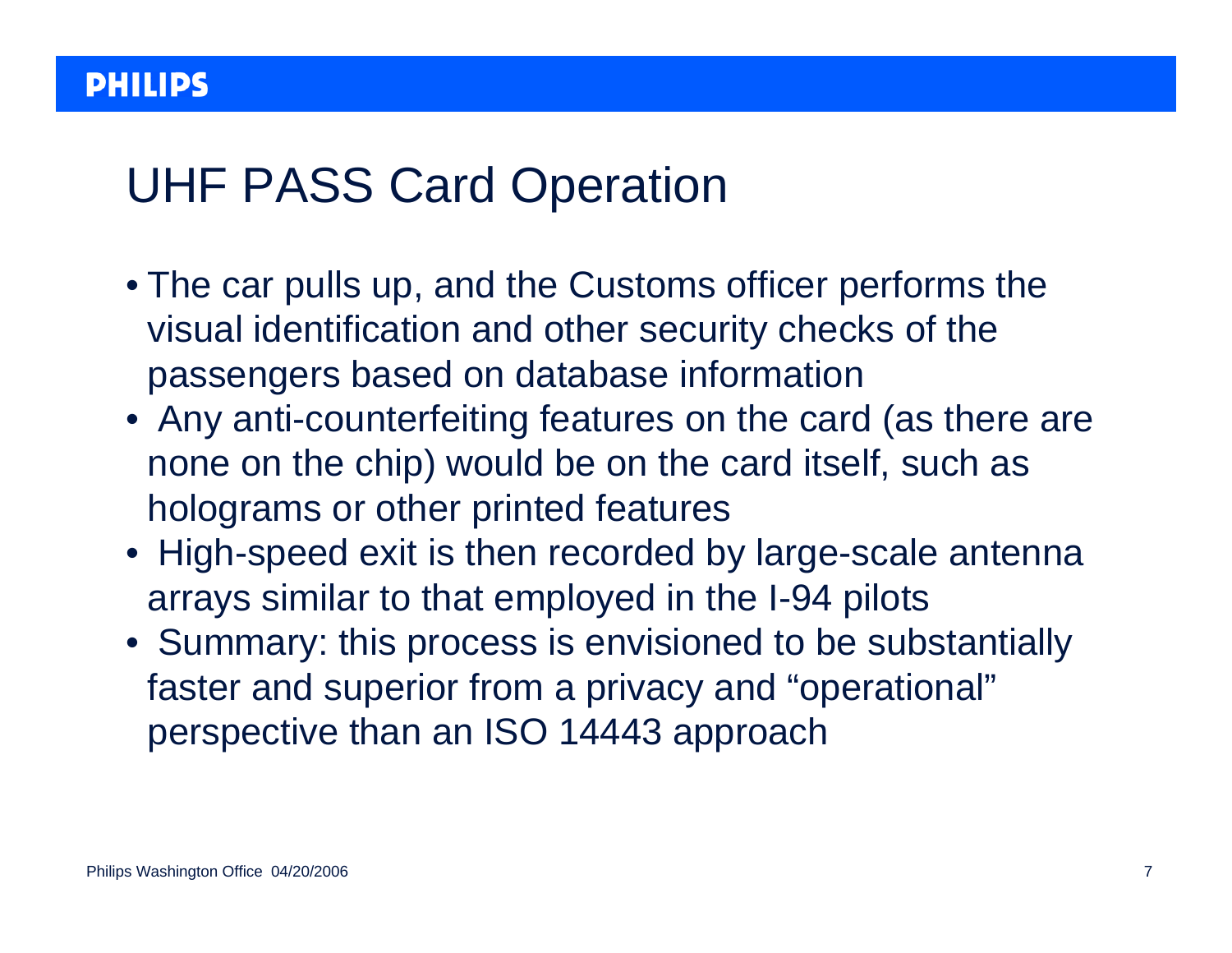#### Full Disclosure

• Philips Semiconductors designs and manufacturers a full range of RFID products across all frequencies, including 13.56 Mhz ISO 14443 contactless smart card ICs and a full range of UHF products, including EPCGlobal Generation 2 UHF chips designed for supply chain logistics applications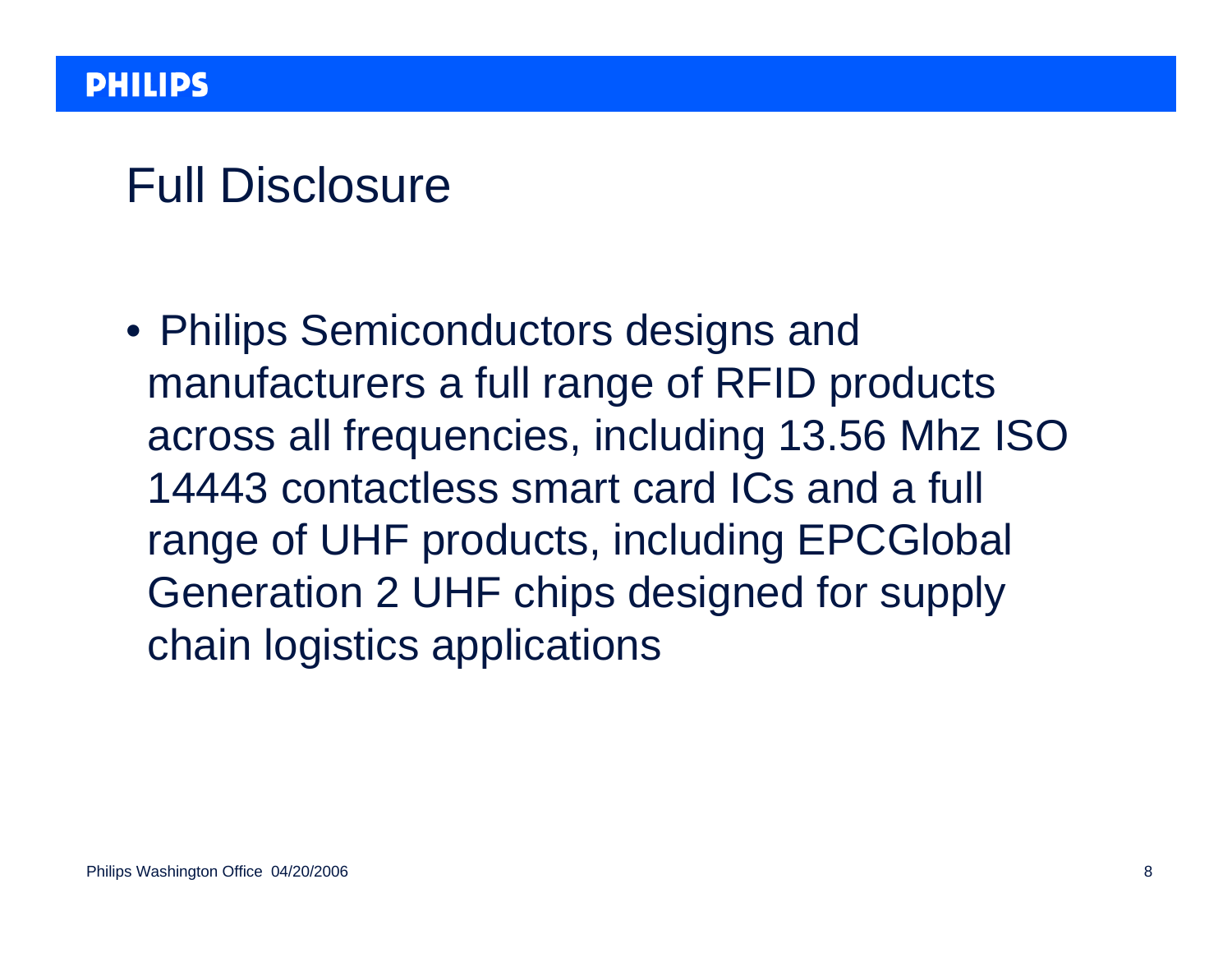## The Paradigm Shift This Represents

- The PASS card program as envisioned by US-VISIT represents a fundamental departure from the ISO 14443 secure personal ID standard and the personal ID verification model adopted by the PIV, ePassport, transportation, financial, and countless other contactless card programs
- Rejected is the very notion that a smart card IC securely stores information for the purposes of identity verification, not dependent on large databases and always-on computer networks, intelligently authorizing itself to a reader (and vice-versa) while simultaneously providing strong anti-counterfeiting features
- The proposed PASS card is instead a commodity "dumb card" with minimal security or privacy features on the chip, containing a static unique identifier that serves as a database pointer, and that relies for border security exclusively on human verification of identity backed by extensive back-end IT infrastructure and lower-security printed anti-counterfeiting features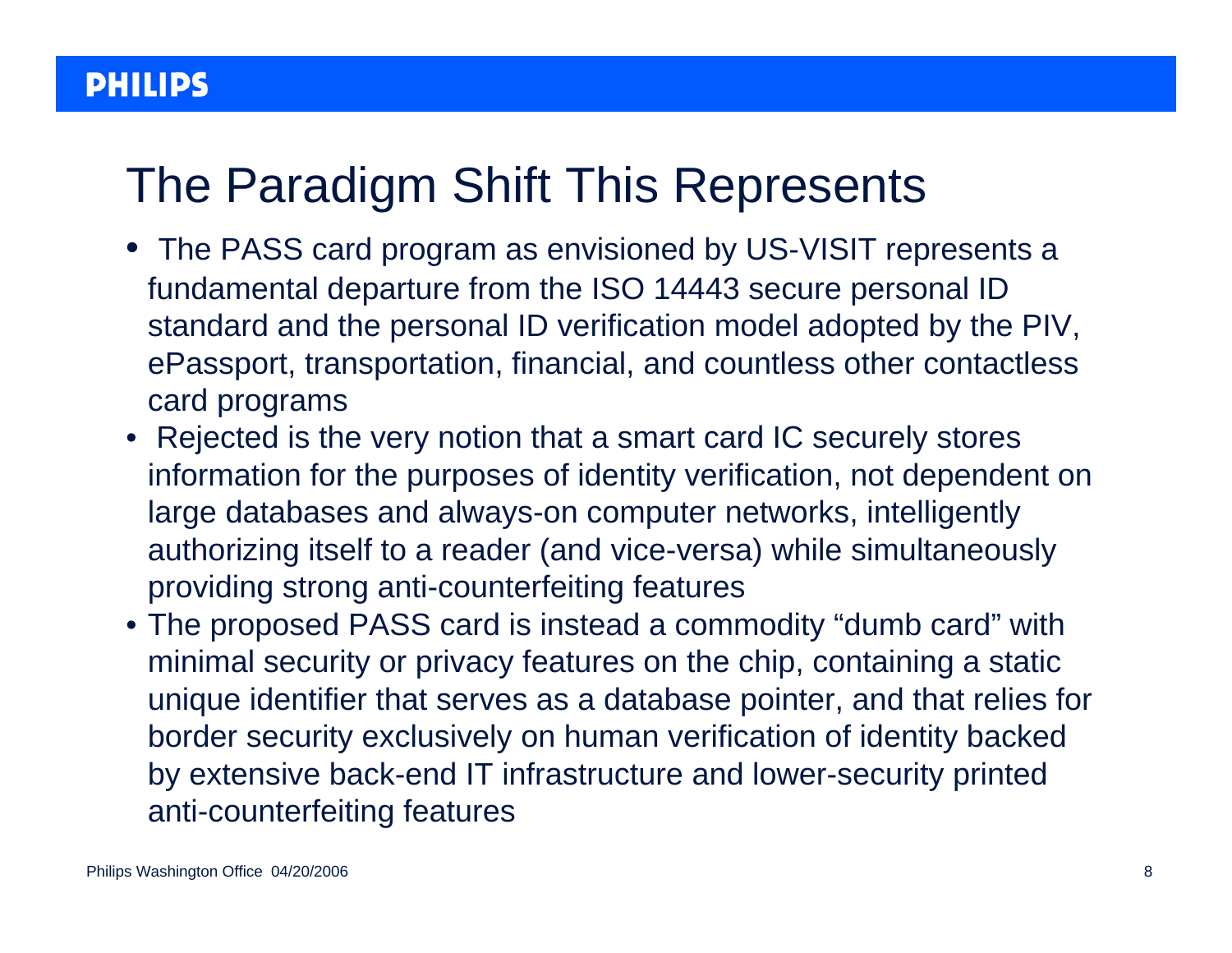## And Why Is This Being Considered?

- ISO-based alternatives don't (remember the code phrase) "meet operational requirements"
- Another paradigm shift here, in US-VISIT's defense, is the need for high-speed identity verification
- Politically, it has become necessary to compromise on security and privacy for convenience and trade facilitation
- It remains to be seen whether U.S. citizens and privacy groups will accept a long-range, static UID based ID credential, with or without an easily misplaced "protective sleeve"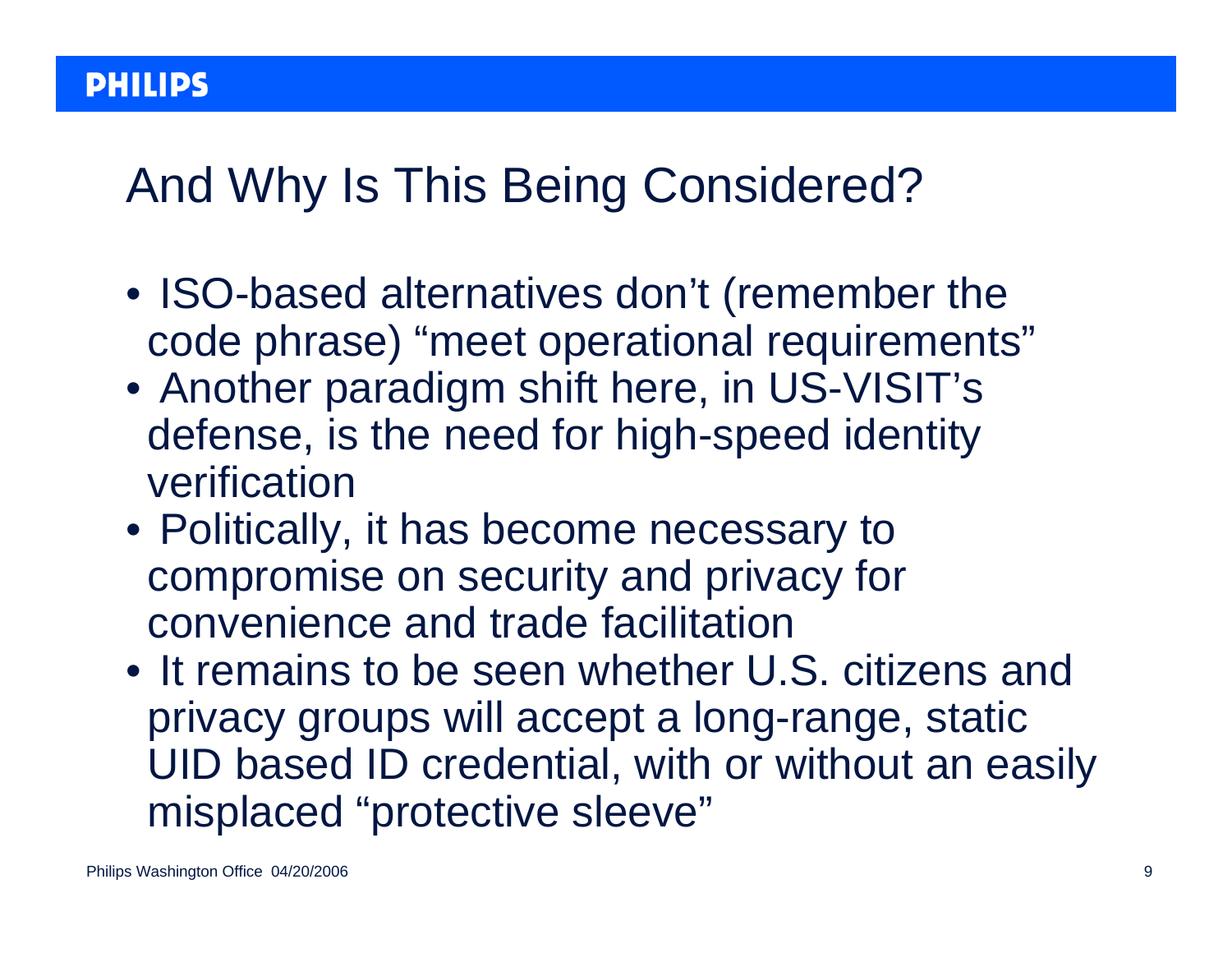## Alternative: ISO 14443 Credential with a "Database Pointer"

- An alternative might be an ISO 14443-based credential with solid security and privacy features such as a random temporary ID and an encrypted secure channel that securely communicates a database pointer to a road-side reader, allowing DHS to maintain it's "yellow-line, database lookup" model while providing far superior (and faster) anti-counterfeiting capabilities and protecting cardholder privacy
- Such a credential (a single card or multiple cards presented to a reader) would have a read speed of a fraction of a second
- $_{\rm{Philips}}$ w.l.Innae cessary seconds to the process promised by the  $_{\rm{10}}$ • CBP apparently wishes to avoid travelers from having to roll down their windows and present cards to a reader at the necessary 3-5 inches, believing this to add u u u u b de la construction de la construction de la construction de la construction de la construction de la constru h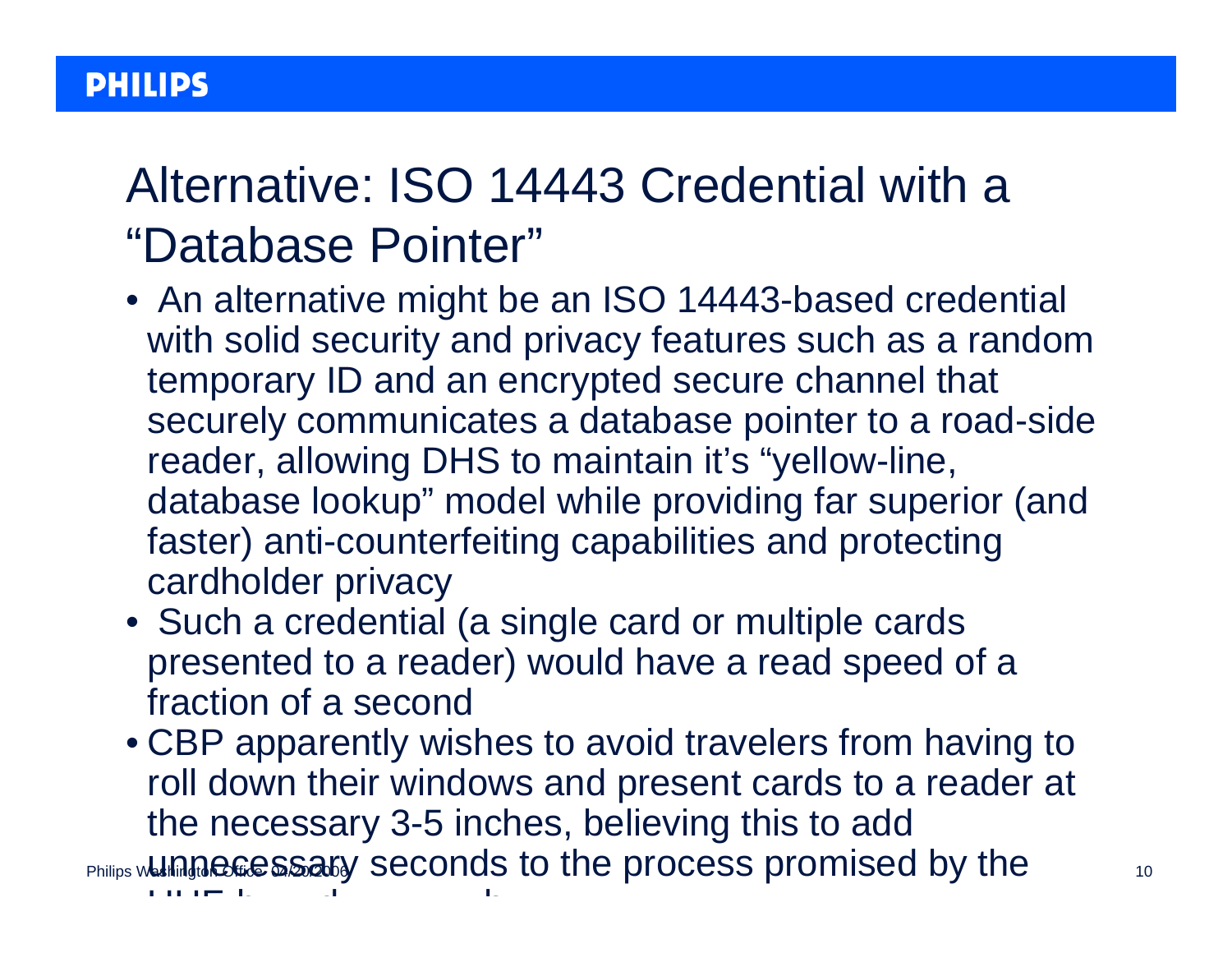## But Is UHF Faster in the Real-World Environment?

- Let's review the real-world operation of the proposed UHF card again. The steps are:
	- remove the card from wallets/backpacks/suitcases
	- remove it from the protective sleeve
	- place the card on the dashboard and against windows
	- wait for 100% read rates from the proposed UHF "portals" and clearance from the customs officer to pull up
	- wait again while the customs officer reviews the driver and passengers and information on the screen
	- wait again as customs officer collects cards of passengers missed by the portal
- Philips Washington Office 04/20/2006 11 possibly wait again while the customs officer reviews the hologram or watermark, perhaps even under an additional UV scanner orother piece ofequipment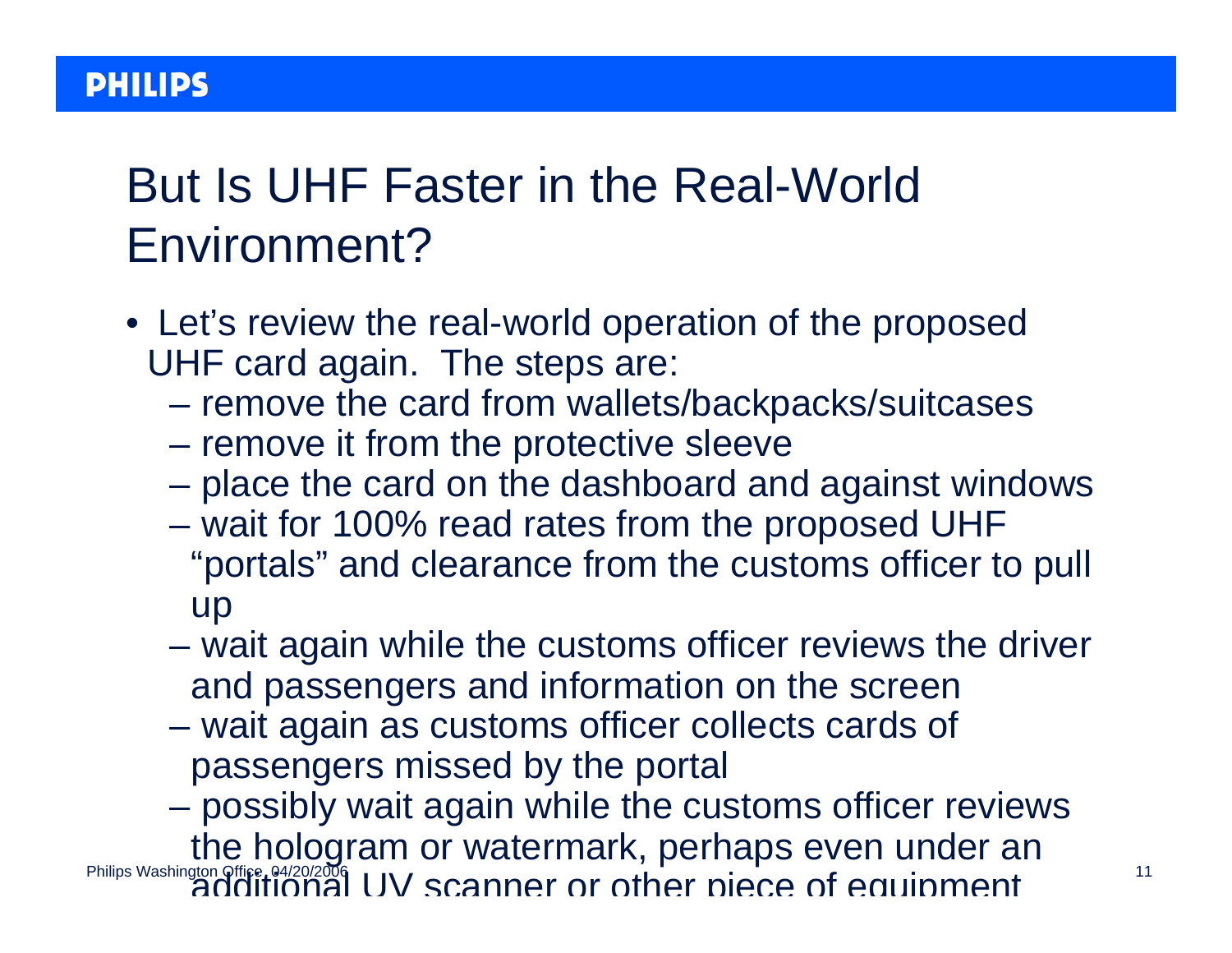### How Does This Compare to ISO 14443?

- Privacy "enhancing" faraday sleeve unnecessary due to authentication and limited read-range
- Time required to remove UHF card from sleeve and hold on dashboard/window likely comparable to time required to roll down window and present ISO 14443 card to reader
- Cards presented to road-side ISO 14443 reader would enjoy higher read-rates (pilot test results and report on the I-94 visa UHF pilot that could address this, as Mr. Williams said Tuesday, are apparently not being reviewed prior to a decision)
- On-chip anti-counterfeiting (digital signature) features far more secure and vastly faster than human verification of digital watermarks or other printed features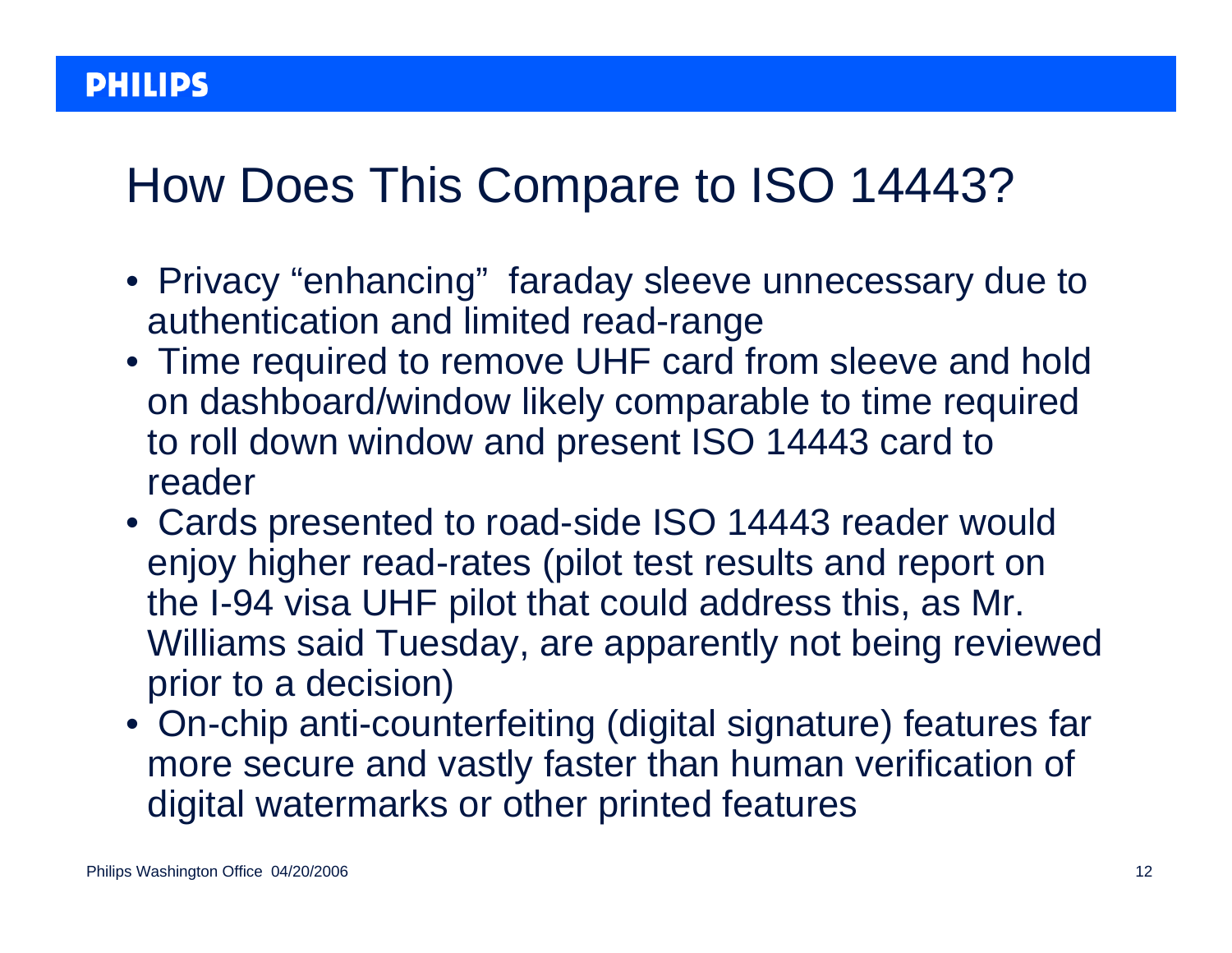## Solution: Compare ISO 14443 and EPCglobal UHF Side-by-Side

- The solution might be to test the technologies side-by-side against a defined set of operational requirements (read-speed, per car transaction times, etc.)
- Also compare security and privacy features to ensure that the program addresses the legitimate privacy concerns we saw articulated in the development of the ePassport and in countless state legislatures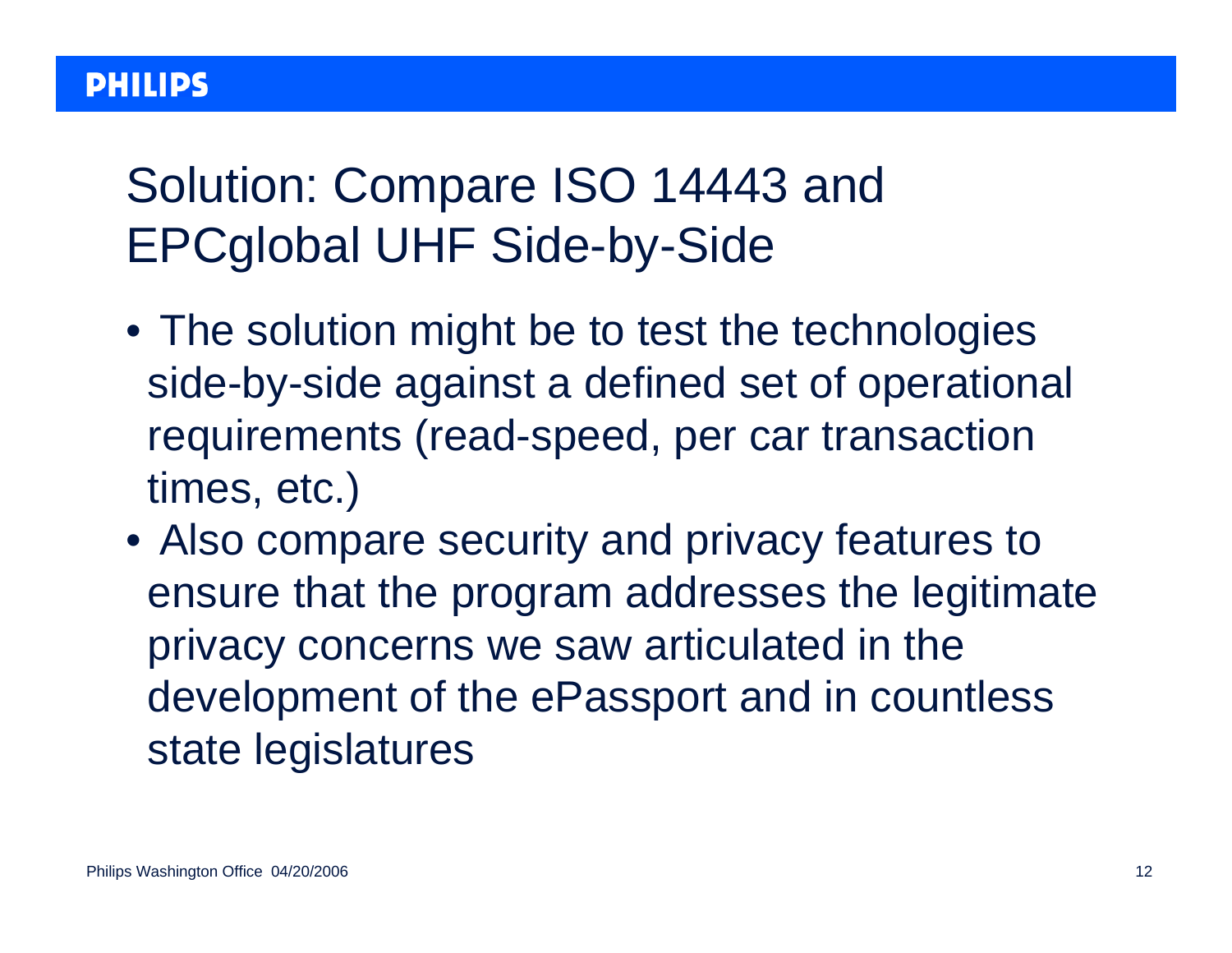#### Potential Risks

- The risk I believe DHS and the State Department run is that a long-range, low security EPCglobal based solution will encounter a firestorm of protest from the privacy groups, threatening not just the WHTI program itself, but myriad other contactless smart card applications (privacy groups, as we learned yesterday in the policy session, lump RFID and contactless smart card together, as does media)
- Philips Washington Office 04/20/2006 15 • EPCglobal Gen 2 UHF is a superb technology, designed for high performance in supply chain logistics, presenting no privacy concerns when employed for that purpose (in warehouses, store-rooms, etc.). The UHF frequency itself could hypothetically be used to gain advantages in read-range in a PASS card, but a new standard might be required that adds basic security and privacy features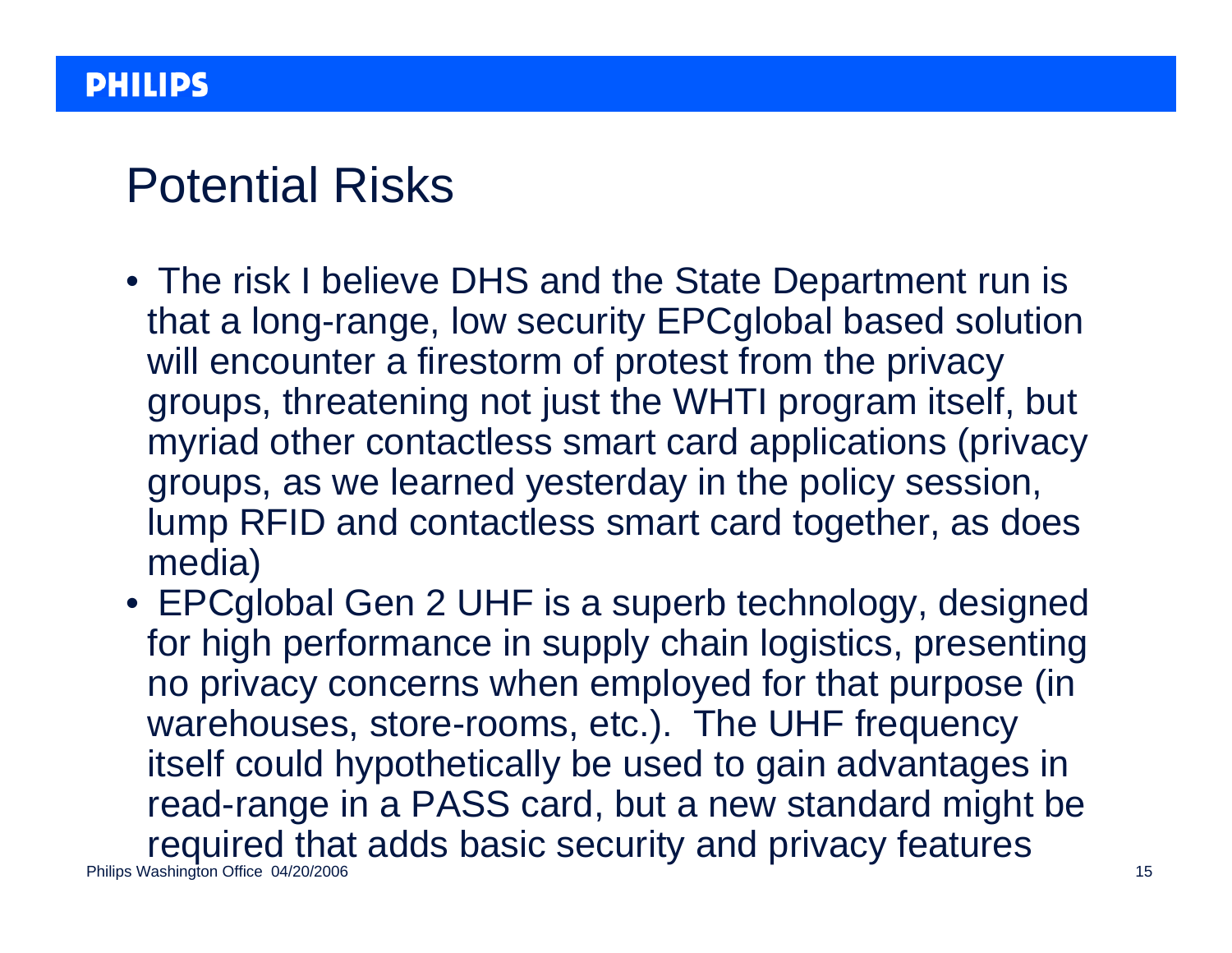## Conclusions

- Philips, as a vendor of both UHF and ISO 14443 solutions, strongly urges DHS and DoS to stick with a tried and true **standards-based** approach
- The globally accepted ISO 14443 personal ID standard is based on years of experience in secure personal identification
- Conduct a real-world environment test of the technologies; Philips suggests that transaction times and performance of an ISO 14443 solution at the border would be very comparable to the perceived performance of a UHF-based solution, while addressing security and privacy concerns